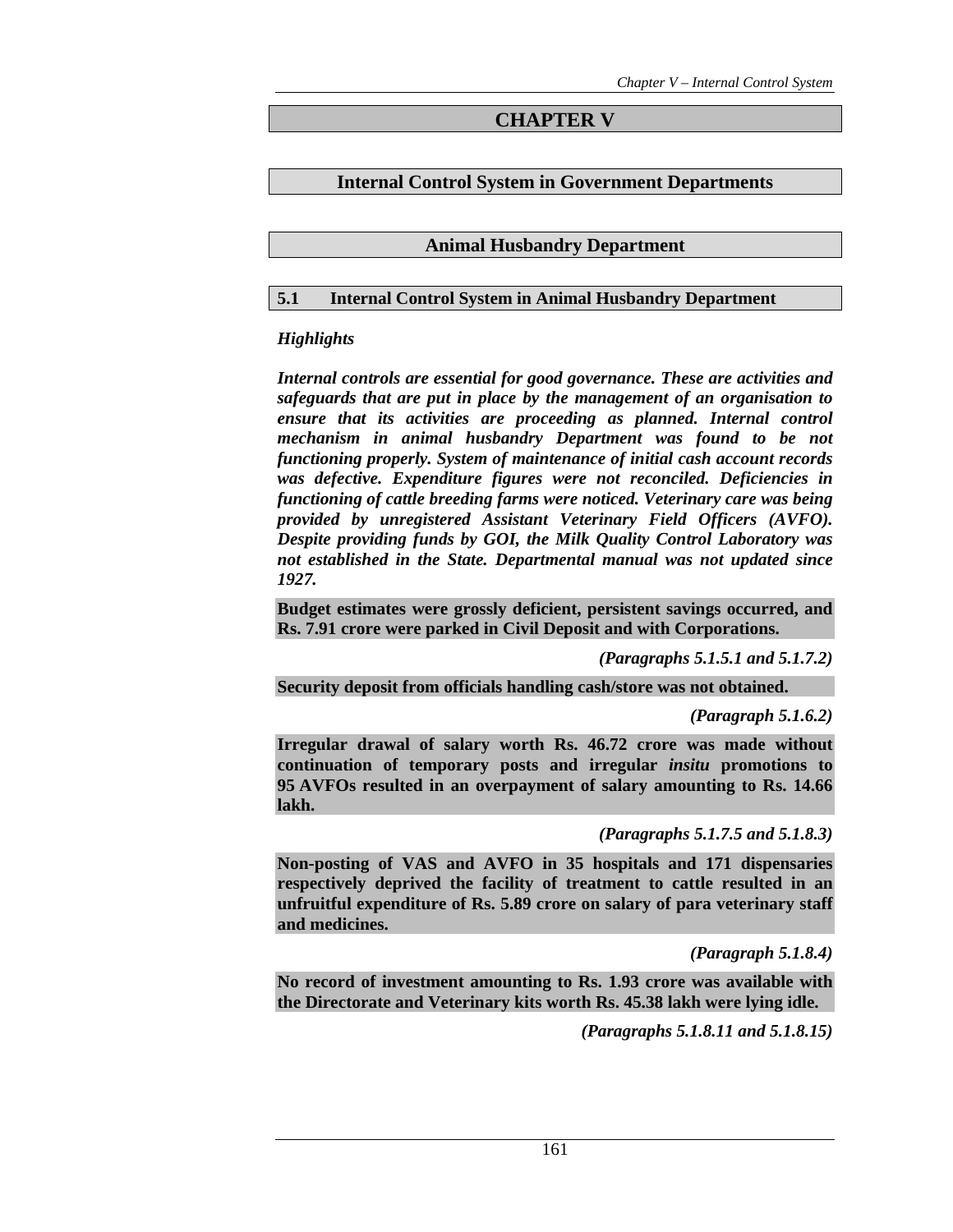### **Medicines worth Rs. 12.59 crore were used without testing and prohibited drugs worth Rs. 4.84 lakh were procured and used on cattle.**

*(Paragraph 5.1.8.14)* 

### **5.1.1 Introduction**

Internal Control Mechanism (ICM) safeguards against errors and irregularities in operational and financial matters. It also assures Senior Management on the adequacy of risk management and internal control framework of the Department. It ensures that provisions of codes, manuals and rules laid down by the Government provide fool-proof and workable system for smooth performance of duties and responsibilities at the various levels of staff. In order to ensure these objectives, establishment and effective functioning of internal audit wing in the Department is a necessity. Animal Husbandry Department (AHD) is responsible for augmenting the production potentials of livestock and poultry, to provide veterinary health cover, providing awareness about AH to the farmers and managing training to its staff on basic and latest AH practices.

## **5.1.2 Organisational set up**

The Principal Secretary is the administrative head of the Department at Government level and is responsible for implementation of the Government policies relating to programmes/ schemes. The Commissioner-cum-Director of Veterinary Services (CVS) is the head of the Department who is assisted by Joint Directors (JDVS) and Deputy Directors of Veterinary Services (DDVS) at Headquarters. In the field there are 9 JDVS and 39 DDVS at division and district level respectively. As of March 2006, there were 565 veterinary hospitals; 1742 dispensaries and 2243 Artificial Insemination Centres, in the State for providing veterinary care.

### **5.1.3 Audit objectives**

The objectives of the review were to assess the adequacy and effectiveness of:

- $\triangleright$  budgetary controls;
- $\triangleright$  cash controls;
- $\triangleright$  expenditure controls;
- $\triangleright$  operational controls;
- $\triangleright$  system of internal audit and vigilance mechanism.

### **5.1.4 Audit coverage**

 $\overline{a}$ 

Test check of records of the Directorate of Veterinary Services and veterinary offices of 11 districts<sup>\*</sup> out of 48 alongwith 140 hospitals and 913 dispensaries/ sub-centres of these districts for the period 2001-06 was conducted during

*<sup>\*</sup> Balaghat, Betul, Bhind, Bhopal, Chhatarpur, Khandwa, Morena, Panna, Sagar, Sidhi and Ujjain.*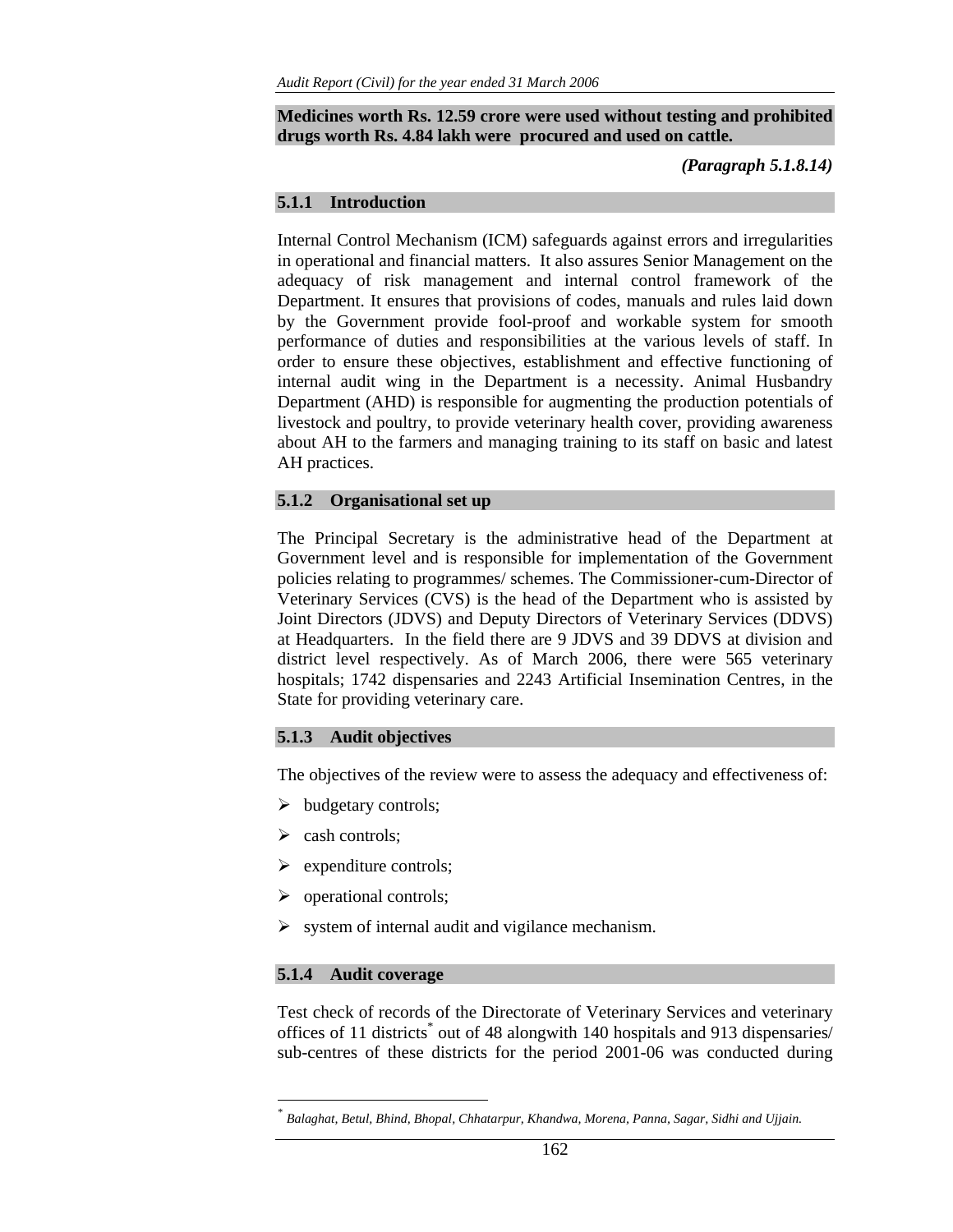**(Rupees in crore)** 

March to November 2006. The results of test check are given in the succeeding paragraphs.

#### **5.1.5 Budgetary controls**

#### *5.1.5.1 Persistent savings*

According to the Budget Manual, Drawing and Disbursing Officers (DDOs) are required to send the Revised Estimates for the current year and Budget Estimates (BE) for ensuing year to the Directorate in the month of October each year, which in turn, are required to be submitted to Finance Department by November each year. The subordinate DDOs/units however, did not send their budget proposals to Directorate during all the years covered under audit. Consequently, the Department framed the BE on assumptions without any inputs from estimating officers and submitted these to Finance Department. This indicated disregard to the procedure as laid down in financial rules. Details of budget provisions and actual expenditure as per appropriation account for the period 2001-06 were as under:-

| Year               | <b>Budget</b> | <b>Expenditure</b> | Excess $(+)$ | <b>Provision allowed to</b><br><b>Surrender</b> |                     |
|--------------------|---------------|--------------------|--------------|-------------------------------------------------|---------------------|
|                    | provision     |                    | Savings (-)  | out of col. 4                                   | lapse out of col. 4 |
|                    |               |                    |              |                                                 |                     |
| 2001-02            | 165.33        | 130.99             | $(-)$ 34.34  | (-) 17.99                                       | $(-)$ 16.35         |
| 2002-03            | 165.89        | 139.94             | $(-)$ 25.95  | $(-)$ 21.49                                     | $(-)$ 4.46          |
| 2003-04            | 162.91        | 142.98             | $(-)$ 19.93  | $- -$                                           | (-) 19.93           |
| 2004-05            | 178.16        | 165.60             | $(-)$ 12.56  | $(-) 07.63$                                     | $(-)$ 4.93          |
| 2005-06            | 181.09        | 160.43             | $(-)$ 20.66  | $(-)$ 11.24                                     | $(-) 9.42$          |
| <b>Grand</b> total | 853.38        | 739.94             | $(-)113.44$  | $(-)58.35$                                      | $(-)55.09$          |

Analysis of above table revealed that budget estimates were prepared on the basis of assumptions as there were persistent savings ranging between Rs. 12.56 crore and Rs. 34.34 crore during 2001-06.

The CVS stated (April 2006) that the persistent savings occurred due to nonreceipt of monthly expenditure statements from subordinate DDOs in time and due to making provisions for vacant posts by the units and on account of ban imposed by the Finance Department on drawals from treasury after  $15<sup>th</sup>$  of January each year. The reply of the Department was not acceptable as the imposition of ban on drawals remained regular feature of each year as such these should have been kept in view while framing the budget estimates. Further as per Budget manual provision for vacant posts is not to be made. It was also observed that budget manual required for preparation of budget estimates was also not available with the Directorate and units.

#### *5.1.5.2 Irregular re-appropriation of fund*

Condition No. 7 (i) of item 1 of Section III of Book of financial power Volume-II and executive instructions (26 August 1996) provide that re-appropriation from detailed head 'salary and wages' under non-plan can not be made. It was observed in audit that Rs. 2.25 crore were re-appropriated (March 2006) by the Department from salary irregularly to other charges Rs. 1.35 crore; Medicines Rs. 0.80 crore; POL Rs. 0.08 crore and travelling allowance Rs. 0.02 crore. CVS stated (May 2006) that re-appropriation was made due to natural calamities (bird flu). The reply was not acceptable as the

**Irregular practice was followed to reappropriate funds.**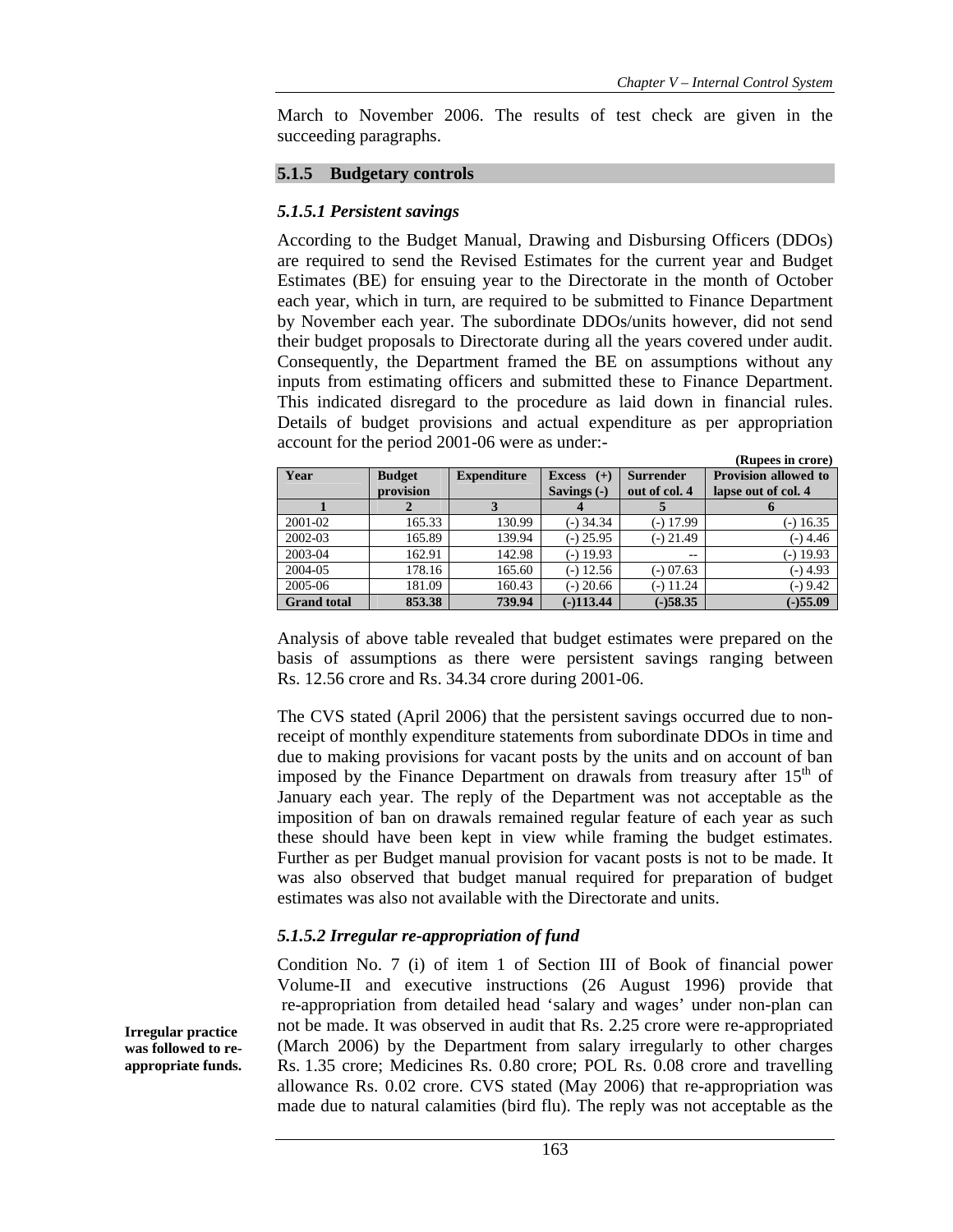proposal of CVS and approval by the Government was against the codal provisions. Further there were already sufficient budget provisions available with the Government under Grant no. 58 - Natural calamities which could have been utilised instead of this irregular re-appropriation.

### **5.1.6 Cash controls**

### *5.1.6.1 Defective maintenance of cash book and non-review of bill register*

Treasury rules provide that DDO is required to verify cash personally at the end of each month under his dated signature and to record analysis of cash balance in the cash book. Daily totals of the cash book were to be checked by a person other than the writer of the cash book. Fortnightly verification of drawals is to be conducted with reference to the treasury voucher slips and computerised list of drawals obtained from treasury at the end of each month. Temporary advances should be recorded in red ink and should not be shown as final payment.

Records of the Directorate and test checked DDOs<sup>\*</sup> revealed that details of cash balance at the end of each month were not worked out and recorded by the DDOs. DDOs also did not get the totals of the cash book checked by a person other than the writer of the cash book. Fortnightly verification of drawals with reference to treasury voucher slips and monthly verification with reference to computerised list of drawals issued by treasury were also not done. Physical verification of cash at the end of each month was not done by DDOs during 2001-06.

According to Rule 197 of MP Treasury Code Volume-I each DDO should review bill register monthly and record the results of such review. It was noticed that  $15 \text{ DDOs}^{\psi}$  of test checked districts did not review the bill register during 2001-06.

DDVS Balaghat did not enter the amount of temporary advance of Rs. 4.83 lakh paid (30 March 2005) to the VAS Baihar, Paraswada and Virsa for purchase of cattle feed and Rs. 18.35 lakh paid to Madhya Pradesh Live Stock and Poultry Development Corporation (MPLPDC) for supply of cattle in cash book in red ink but instead this was shown as final payment in cash book. These advances were not recovered/adjusted as of May 2006 and were also not noted in the register of temporary advances.

#### *5.1.6.2 Handling of cash/store by officials without security deposit*

Rule 252 of MPTC Volume-I provides that officials handling cash/store are required to deposit security deposit. Test check however revealed that 19 DDOs have not ensured receipt of requisite security from officials who were handling cash (12) as also officials who were responsible for the store

**Maintenance of cash books and bill registers were defective** 

 $\overline{\phantom{a}}$ 

*<sup>\*</sup> Balaghat (2), Betul (2), Bhind (1), Bhopal (5), Chhatarpur (2), Khandwa (1), Morena (1), Panna (2), Sagar (3), Sidhi (1) and Ujjain (2) and Directorate.*

<sup>ψ</sup> *Directorate, Balaghat, Betul, Bhind, CBF Garhi, Morena, Panna, Khandwa, CBF Bhopal, AI TI, Bhopal,CBF Ratona, State Hospital Bhopal, Sagar, Sidhi Ujjain and RP Ujjain.*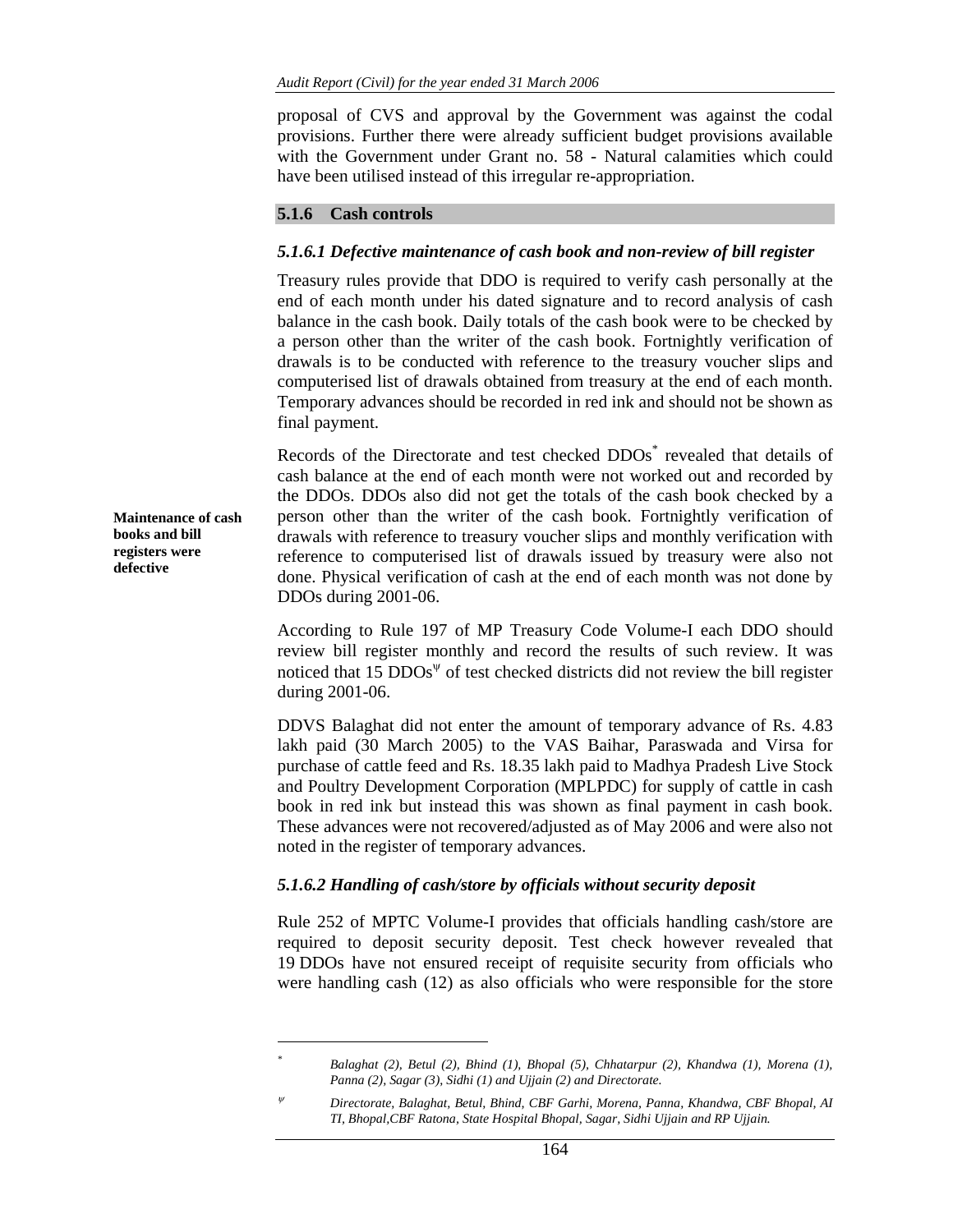(9). DDVSs stated (April to October 2006) that required security deposit would be obtained from the concerned officials.

## **5.1.7 Expenditure controls**

## *5.1.7.1 Non-reconciliation of expenditure figures*

The Department neither monitored the receipt of monthly expenditure statements from its subordinate DDOs nor watched the progress of expenditure as required under budget Manual. It also did not consolidate the expenditure figures of DDOs and did not reconcile these with the expenditure figures of AG (A&E) during 2001-06 as can be seen from table given below:

|         |                                                         |                                      | (Rupees in crore)                                           |
|---------|---------------------------------------------------------|--------------------------------------|-------------------------------------------------------------|
| Year    | <b>Expenditure as shown in</b><br>appropriation account | As shown by the<br><b>Department</b> | <b>Difference with reference</b><br>to figures of $AG(A&E)$ |
| 2001-02 | 130.99                                                  | 132.09                               | $(+)1.10$                                                   |
| 2002-03 | 139.84                                                  | 132.97                               | $(-)6.87$                                                   |
| 2003-04 | 142.98                                                  | 131.26                               | $(-)11.72$                                                  |
| 2004-05 | 165.60                                                  | 158.48                               | $(-)7.12$                                                   |
| 2005-06 | 160.43                                                  | 165.45                               | $(+) 5.02$                                                  |

Few instances which indicated deficient functioning of expenditure controls in the Department are mentioned below.

# *5.1.7.2 Drawal of funds without immediate requirement*

Rule 284 of MP Treasury Code Volume-I provides that no money shall be drawn from the treasury unless required for immediate disbursement. Nevertheless, Rs. 5.75 crore and Rs. 0.33 crore were drawn (March 2002) for rehabilitation of Dugdha Sanghs and establishment of Milk Testing Laboratory respectively to avoid the lapse of budget provision. Rupees 5.75 crore were redrawn during next financial year (June 2002) and of Rs. 0.33 crore, Rs. 0.08 crore was redrawn (March 2004) and remaining amount was allowed to lapse.

Similarly, Rs. 1.83 crore drawn (March 2005) under "Assistance to states for control of animal diseases" scheme were parked with MPLPDC, of which Rs. 0.72 crore were utilised. The balance Rs. 1.11 crore were lying with MPLPDC as of November 2006. This was despite the directive (March 2006) of the Government to credit the amounts to Civil Deposits.

# *5.1.7.3 Delays in payment of salaries*

Treasury Rules provide that monthly salary should be disbursed on the first day of the succeeding month. Audit observed that the delay in disbursement of salary to its staff member in the 10 test checked DDOs out of 23 had ranged upto 27 days. Delay in disbursement of salary upto 27 days reflected on the deficient system of expenditure control and is a matter of serious concern. The DDOs stated (April to October 2006) that the delay was on account of late receipt of cheques from treasury.

**Funds remained unutilised due to parking in Civil-Deposit and deposits with corporations**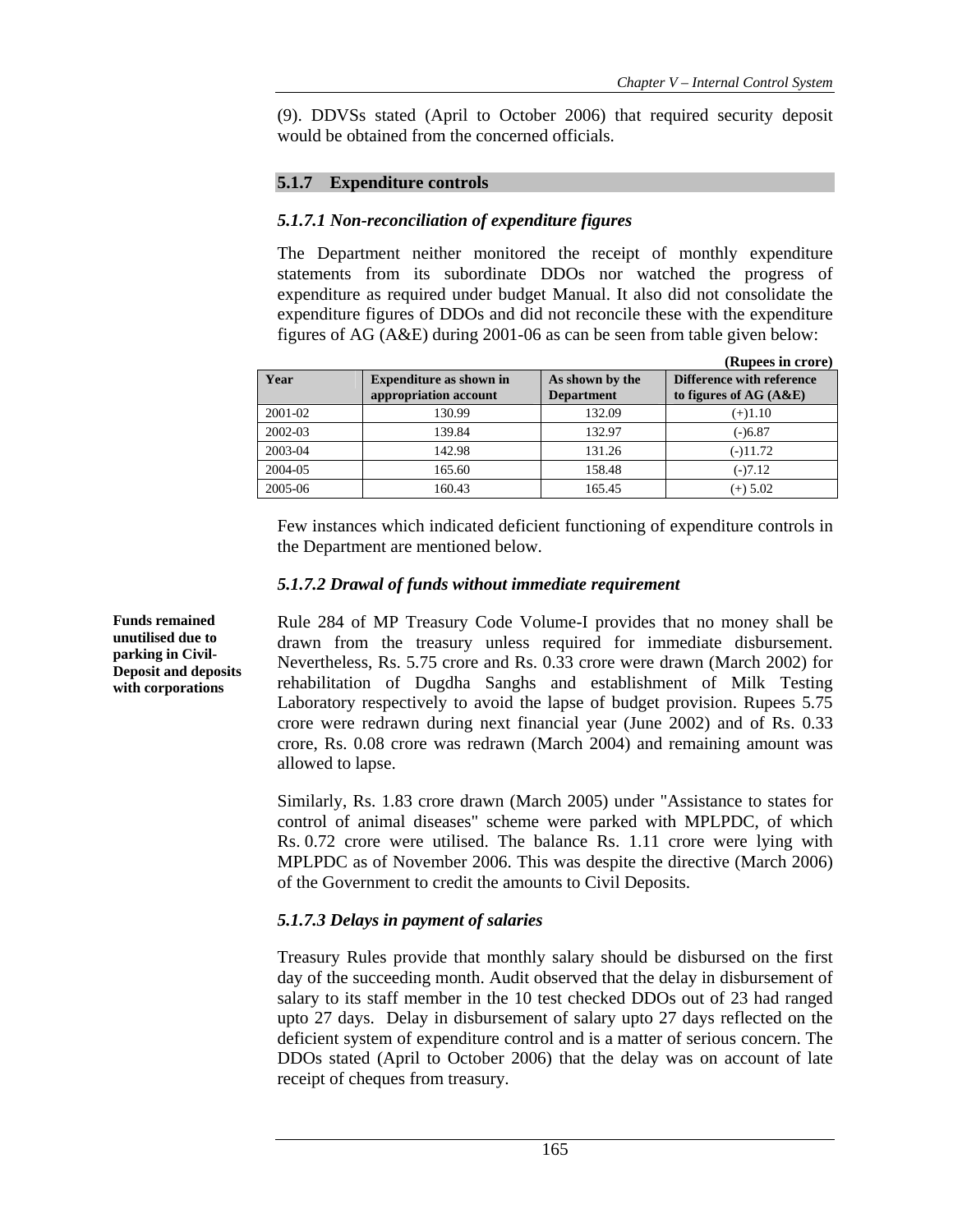### *5.1.7.4 Non-adjustment/recovery of Government dues*

Financial prudence calls for ensuring an effective mechanism for watching recovery of outstanding dues. Audit, however observed that Rs. 20.98 lakh pertaining to the outstanding dues on account of sale of milk and milk products of the Government dairies, now transferred to Madhya Pradesh Cooperative Dairy Federation (MPCDF), were pending for recovery from Federations for the period ranging between 6 to 25 years as detailed below:

| SI.<br>No.     | Name of the<br>Government | Name of<br><b>Federation from</b> | <b>Period since</b><br>dues were | <b>Total dues</b>     | <b>Recovered</b> | <b>Balance</b> |
|----------------|---------------------------|-----------------------------------|----------------------------------|-----------------------|------------------|----------------|
|                | dairy                     | whom amount                       | outstanding                      | <b>Rupees in lakh</b> |                  |                |
|                |                           | was recoverable                   |                                  |                       |                  |                |
|                | Balaghat                  | Jabalpur                          | 1986-92                          | 48.48                 | 45.40            | 3.08           |
| $\overline{2}$ | Narsinghpur               | Jabalpur                          | 1999-2000                        | 0.02                  |                  | 0.02           |
| 3              | Chhatarpur                | Sagar                             | 1996                             | 0.18                  | $- -$            | 0.18           |
| $\overline{4}$ | Guna                      | Sagar                             | 1997-98                          | 1.35                  | $- -$            | 1.35           |
|                |                           | <b>Bhopal</b>                     | 1981-82                          | 0.05                  | $- -$            | 0.05           |
| 5              | Chhindwada                | Jabalpur                          | 1982-83                          | 15.79                 | $-$              | 15.79          |
| 6              | Singroli                  | Jabalpur                          | 1999-2000                        | 0.51                  | $-$              | 0.51           |
|                | <b>Total</b>              |                                   |                                  | 66.38                 | 45.40            | 20.98          |

Neither this amount was recovered in cash nor the Directorate was prompt to adjust the dues from the grants-in-aid paid to these Federations each year. Director, however assured (June 2006) to recover the dues early, however recovery of the dues had not been effected as of November 2006.

#### *5.1.7.5 Irregular drawal of pay and allowances without continuation of temporary posts*

Financial rules provide that pay and allowances of the staff can be drawn against the temporary establishment provided that sanction for continuation of temporary posts is accorded by the Government. Audit observed that sanction for continuation of temporary posts for district establishment were not accorded for the years 2001-02 to 2005-06. Despite this, salaries amounting to Rs. 46.72 crore for employees working against 1626 temporary posts were unauthorisedly drawn by DDVSs during 2001-06 in the test checked districts. DDVSs stated (April-October 2006) that salary was drawn on receipt of instructions from CVS to the District collectors that the proposal for continuation of post had been sent to the Government. Audit however observed that no sanction was issued by the Government against these proposals. CVS admitted (October 2006) that the proposals for continuation of posts were sent to the Government but sanctions were still awaited.

### **5.1.8 Operational controls**

## *5.1.8.1 Non-updation of departmental manual*

**Departmental manual not updated since 1927.** 

Audit observed that the operational control mechanism was not effective as the Departmental code and manual were not available with any of the field functionary and branch of the Directorate. It was stated by the Director that manual prepared by Ex-Central Province and Brar State during 1927 is available with them and its updation was in progress. Non-availability of updated Departmental manual with field functionaries and its non-updation

**Rupees 46.72 crore were irregularly drawn without continuation of temporary posts.**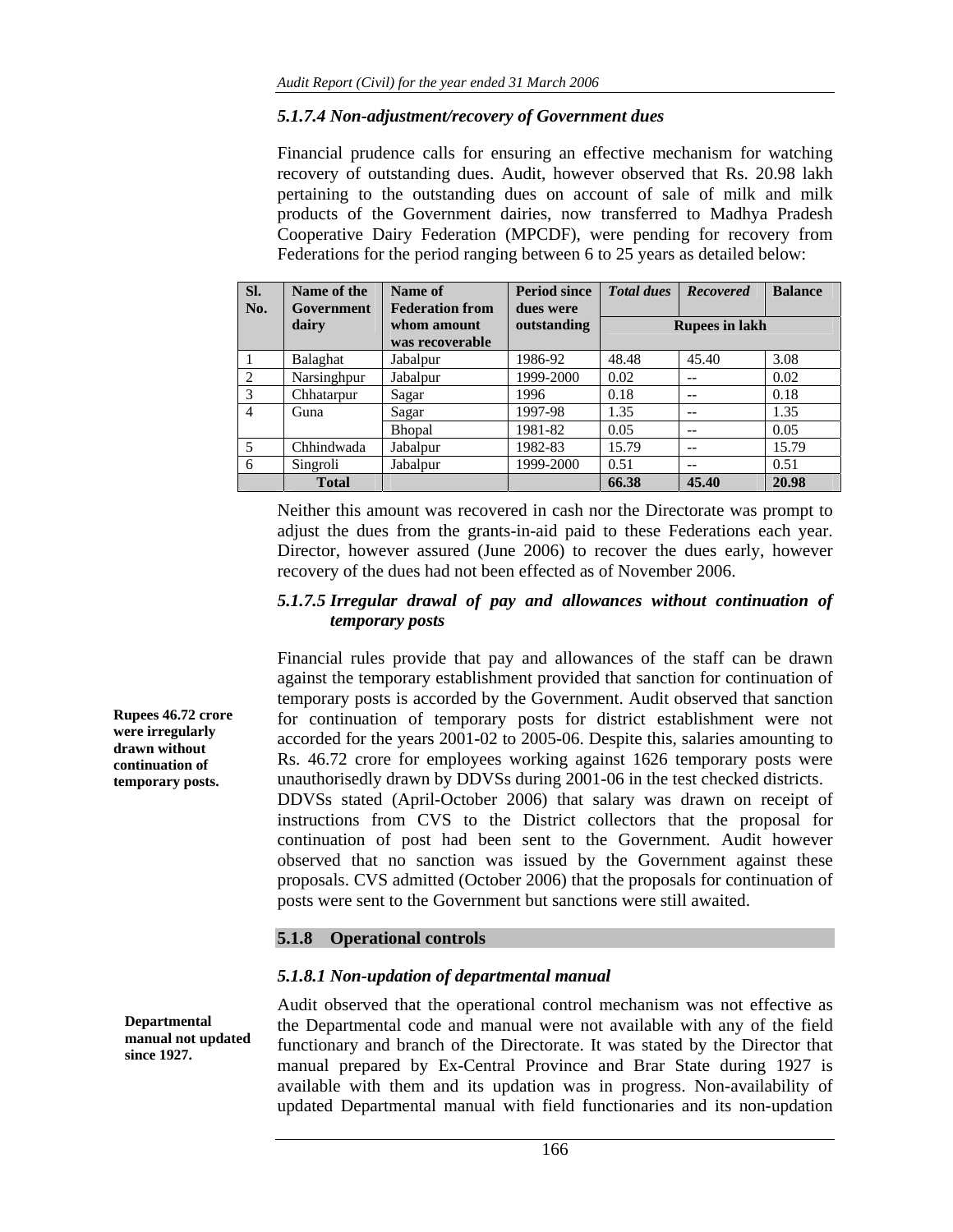even after lapse of a period of 50 years from formation (1 November 1956) of the State had adverse impact on the functioning of the Department at grass root level.

### *5.1.8.2 Non-submission of statement of arrears to the CVS*

According to para 76 of manual of office procedure for Directorate of Veterinary services and sub offices (manual), a weekly arrears statement was to be prepared in respect of each section/cell/branch office, which was to be consolidated weekly by the general section and submitted to the CVS. Similarly, para 77 of manual provides that a monthly statement of cases pending disposal for over a month, was to be submitted to the CVS on the last day of each calendar month. Audit observed that neither weekly arrears report nor monthly statement of cases pending disposal for over a month were submitted to the CVS which was indicative of deficient control over the working of the Directorate. CVS noted (May 2006) the point for future compliance.

#### *5.1.8.3 Irregular insitu promotions to AVFOs*

State Government in its AHD orders dated 20 November 2003 have clarified that the AVFO's are not eligible for *insitu* promotion. Audit observed that *insitu* promotions were however, ordered by the Directorate during April 1999 to March 2006 to 95  $AVFOs<sup>1</sup>$  which had resulted in an overpayment of Rs. 14.66 lakh and recurring liability towards one increment plus allowances allowed from time to time. DDVSs stated (April to October 2006) that *insitu*  promotions had been granted by the Director. No reply was received from Director and irregularity was found to be unrectified during verification in November 2006.

## *5.1.8.4 Hospitals and dispensaries functioning without doctors and Assistant Veterinary Field Officers*

With a view to provide veterinary care to animals, veterinary hospitals and dispensaries were established. According to staffing pattern one VAS for each hospital and one AVFO for each dispensary independently alongwith para veterinary staff for providing veterinary care and health facilities under Minimum Need Programme were to be provided. Scrutiny of records of 10 test checked districts revealed that 35 hospitals and 171 dispensaries, as detailed in **Appendix 5.1***,* were functioning without VAS and AVFO from 1 to 16 years. The veterinary care facilities for the animals of these areas could not be extended from these hospitals and dispensaries in the absence of VAS and AVFO while Rs. 5.89 crore were incurred on account of pay and allowances of para veterinary staff, medicines and equipments during April 2001 to March 2006. DDVSs stated (April-October 2006) that the services of VAS and AVFO were managed from nearby hospitals and dispensaries twice a week and cattle attendants (Group-D employees) provided medicines and guidance to the owners of animal patients. The reply was not tenable as para veterinary

**Contrary to Government orders,**  *insitu* **promotion to AVFOs was made irregularly by CVS.** 

**Non- submission of weekly and monthly arrear reports to** 

**CVS.** 

**Non-posting of VAS/AVFO in the hospital and dispensary deprived the cattle from treatments.** 

> $\overline{a}$ *1*

*DDVS Betul (20) Rs. 3.56 lakh, VAS KVS Betul (8) Rs. 0.82 lakh, DDVS Bhind (15) Rs. 0.25 lakh, DDVS Khandwa (5) Rs. 1.55 lakh, JDVS Sagar (14) Rs. 2.63 lakh, DDVS Sidhi (12) Rs. 2.39 lakh, JDVS Ujjain (20) Rs. 3.24 lakh and VAS RP Ujjain (1) Rs. 0.22 lakh.*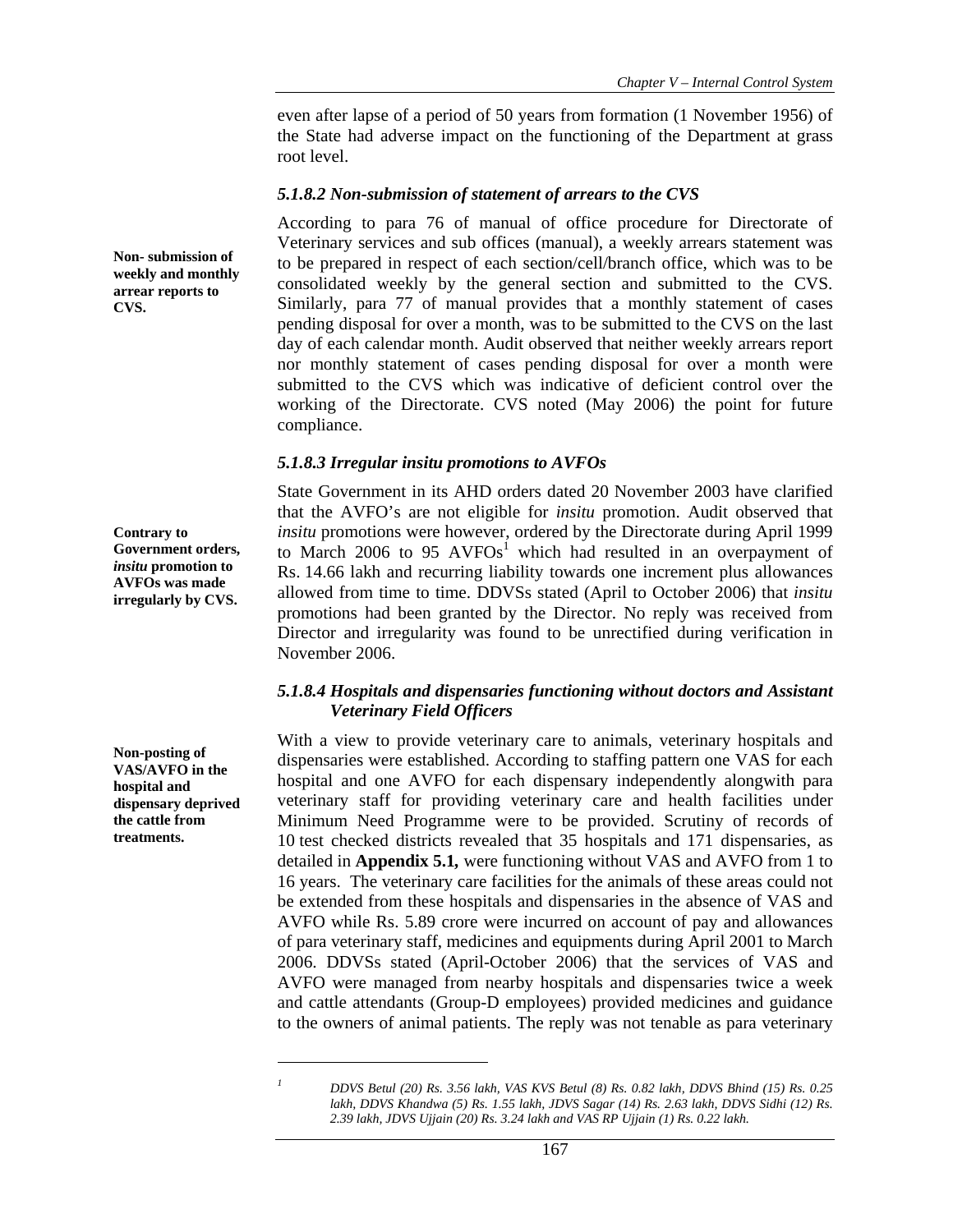staff was not legally authorised to provide medicines and guidance. CVS however, stated (November 2006) that action to post VAS/ AVFOs was being taken.

### *5.1.8.5 Non-establishment of Milk and Milk Product Quality Control Laboratory in the State*

As the milk is a complete food as such its quality testing was made essential as provided in ISI- Act 1956. With a view to test milk and milk product quality as fixed by Government of India, a State level quality control laboratory (QCL) was proposed (21 August 2001) by the Government to be established at Bhopal as required under Milk and Milk Product order 1992 issued by GOI. Proposal was sanctioned (18 October 01) by GOI to establish QCL and an amount of Rs. 32.90 lakh was also made available to the CVS by the GOI to safe guard the interest of public at large as many cases of preparation of synthetic milk were reported in the State. Test check of records revealed that even after lapse of five financial years, the QCL could not be established by the Directorate. Instead of expeditious efforts to establish QCL the amount was deposited (30 March 2002) in Civil Deposit and allowed to lapse (March 2005) to its revenue head.

CVS stated (June 2006) that the QCL could not be established due to delays in procurement of equipment.

## *5.1.8.6 Deficiencies in functioning of cattle breeding farms (CBF)*

With a view to improve the quality of live stock, increasing production of milk and disseminating new veterinary technologies in the State, cattle breeding farm Bhadbhada, Garhi and Ratona were established in 696, 1080 and 688 acres of land respectively. Test check revealed that targets of average milk production and reduction in mortality rates of calves were never achieved as discussed below:

- ¾ The average targets of milk production of 7 litres per cow per day at Garhi, 6 litres at Ratona and 8 litres at Bhadbhada during 2001-06 were never achieved. This resulted in a total loss of Rs. 32.15 lakh which reflected the poor management of farms. Farm Managers attributed this to feeding of calve by cows and non-replacement of old cows.
- $\triangleright$  The CVS prescribed the mortality rate of male calf as upto 2 per cent per year. The mortality of calves during 2001-06 however ranged between 14 and 62 per cent at CBF Garhi and 15 to 42 per cent at CBF Bhadbhada. FM Garhi stated that the mortality rate was higher due to non-posting of VAS and AVFO for immediate veterinary care against the sanctioned posts and FM Bhadbhada stated that death was natural as the calves are sensitive to change of weather.

## *5.1.8.7 Supply of substandard cattle feed*

With a view to provide standard cattle feed, it was made (December 1999) mandatory to test each batch of cattle feed from Cattle Feed Testing Laboratory Bhopal so as to ascertain whether the feed being provided to cattle is as per the prescribed standards or not. Scrutiny of records of these farms revealed that during 2001-06, 2091.07 ton cattle feed costing Rs. 1.23 crore

**Milk production targets fixed by CVS were never achieved by the CBFs.** 

**Mortality rate of calf was more than the prescribed maximum rate.** 

**Supply of substandard cattle feed adversely affected production of milk.**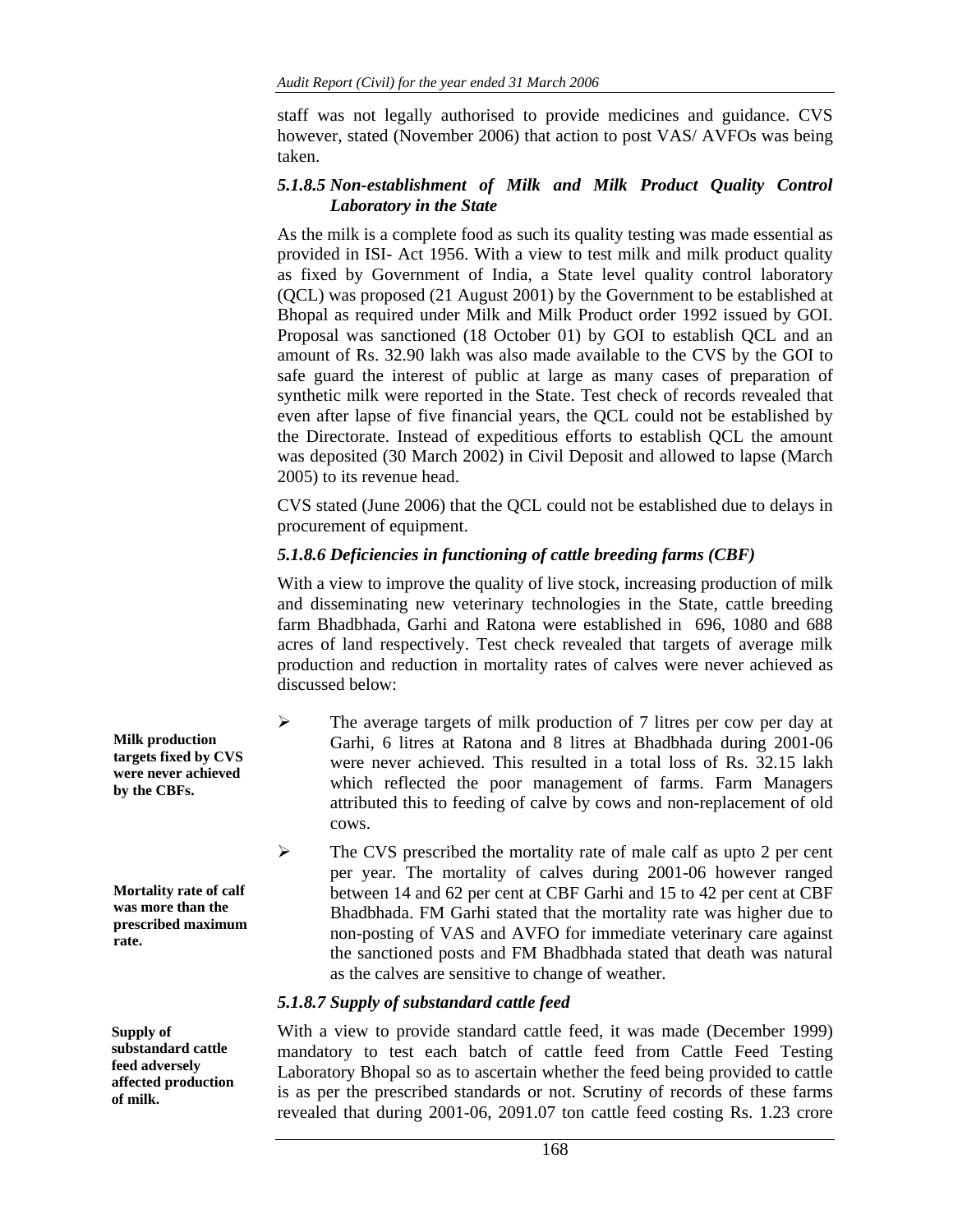was purchased in 121 lots. The testing of 59 lots was not got carried. Out of the remaining 62 lots, in 25 lots (410.49 ton) cattle feed supplied to the milching animals worth Rs. 23.14 lakh was found substandard. However, proportionate cost of substandard cattle feed was not recovered from the supplier.

FMs Bhadbhada and Garhi stated (October 2006 and May 2006) that the cattle feed can not be preserved for more time till receipt of test report as it starts spoilage and it had to be served to the cattle as it was received. Arrangement needs to be made to get the test reports before supplying the feed to cattle and recovery of proportionate cost of sub-standard feed.

#### *5.1.8.8 Un-authorised veterinary care by unregistered AVFOs*

According to the Indian Veterinary Council (Council), Act, 1984, AVFOs are not allowed to render veterinary services independently without registration with the Council. Audit observed that AVFOs posted independently in 1742 dispensaries (established in rural areas) were unauthorisedly rendering all type of veterinary services without registration from the Council and without supervision and direction from VAS. Director stated (April 2006) that they were rendering veterinary health services under the weekly supervision and direction of VAS on his weekly visit to concerned dispensary. On enquiry, the Registrar of Indian Veterinary Council MP, Bhopal confirmed (May 2006) that the AVFOs are not legally authorised to render veterinary services without registration from council.

### *5.1.8.9 Short realization of artificial insemination fees*

As per Government orders, (December 1994) fee at the rate of Rs. 5 per AI was to be recovered from the owners of animals up to January 2005 and there after at enhanced rates. Audit scrutiny revealed that test checked units had realised Rs. 11.19 lakh against the prescribed fees of Rs. 22.25 lakh for 3.98 lakh number of AI cases. Thus  $\text{Rs.}$  11.06<sup>2</sup> lakh were short realised. DDVSs stated (April-October 2006) that the short amount will be realized from subordinate officials. Chances of recovery appeared to be remote as many of these officials were retired/ transferred from their original place of posting.

### *5.1.8.10 Non-recovery of AI fees at enhanced rate*

Government enhanced (January 2005) the rate of fees for artificial insemination (AI) from Rs. five to Rs. 30 per AI for urban areas and Rs. 20 for rural areas. Audit observed that the test checked units (except DDVS Bhind) were not recovering AI fees at enhanced rate which had resulted in a loss of revenue amounting to Rs.  $28.47<sup>3</sup>$  lakh during February 2005 to March 2006. DDVSs stated (April-October 2006) that fees at enhanced rate will be recovered on receipt of specific orders from Government and DDVS Morena

**No control existed to watch the recovery of AI fees, which resulted in short realisation.** 

**Non-implementation of Government orders resulted in loss of revenue.** 

> $\overline{\phantom{a}}$ *2*

*DDVS Balaghat (2001-04) Rs. 0.12 lakh, DDVS Betul (2001-06) Rs. 2.01 lakh, VAS KVS Betul (2001-06) Rs. 0.87 lakh, DDVS Bhind (2001-06) Rs. 0.66 lakh, DDVS Chhatarpur (2003-06) Rs. 0.49 lakh, DDVS Khandwa (2001-06) Rs. 1.64 lakh, DDVS Morena (2001-06) Rs. 2.74 lakh, JDVS Sagar (2001-06) Rs. 1.59 lakh and DDVS Sidhi (2001-06) Rs. 0.94 lakh.* 

*<sup>3</sup> DDVS Balaghat-Rs. 2.09 lakh, DDVS Betul-Rs. 4.55 lakh, VAS KVS Betul-Rs. 0.91 lakh, DDVS Chhatarpur-Rs. 1.60 lakh, DDVS Khandwa-Rs. 3.38 lakh, DDVS Morena-Rs. 5.77 lakh, DDVS Panna-Rs. 1.37 lakh, DDVS Sidhi-Rs. 2.49 lakh and JDVS Ujjain-Rs. 6.31 lakh.*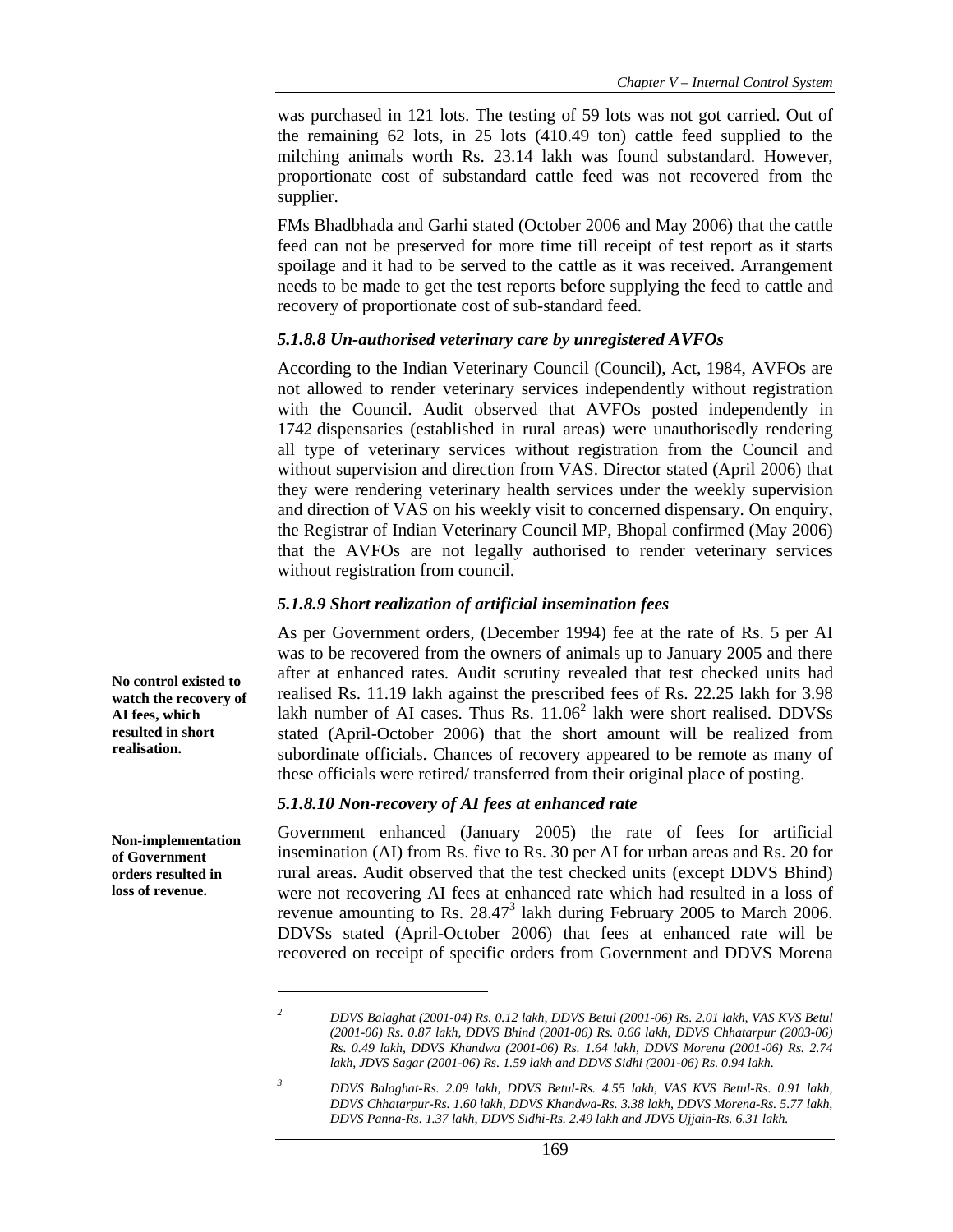stated (April 2006) that he had started recovery with effect from 1<sup>st</sup> April 2006. CVS stated (November 2006) that the said orders were issued to all district units and forwarded to the implementing agency of National project for Cattle and Buffalo breeding unit for re-issue of orders. Thus despite decision of the Government of enhancing the fees, the recovery at the enhanced rate was not being effected uniformly by all DDVS.

#### *5.1.8.11 No control on investments made by Government*

Records of investments made by the Government from time to time should be maintained at Directorate to avoid any lapse. Audit observed that no such records were maintained by the Directorate where as the Government had invested Rs.1.93 crore in MP Cooperative Dairy Federation (MPCDF) between August and November 2000. However, on verification of records of MPCDF it was noticed that share certificates were issued only for Rs.97.10 lakh. It was further noticed that cost of the then Government dairies now transferred to MPCDF amounting to Rs.96.13 lakh were also invested as share capital but this amount was not appearing in share capital register of MPCDF. MPCDF also did not pay any dividend during 2000-06. On being pointed out, CVS forwarded (April 2006) the reply from MPCDF who endorsed the audit contention.

#### *5.1.8.12 Shortfall in departmental inspections*

Periodic inspections by departmental officers are important tools to ascertain the accuracy and effectiveness of internal control mechanism of the department. Year wise number of inspections targeted, actually carried out and the shortfalls noticed in test checked districts and by CVS and DDVSs were as follows:

| Year    | Inspection of DDVS offices to be<br>conducted by the CVS in a year |                                      |                                      | Inspection of Hospitals/Dispensaries to<br>be<br>conducted by DDVS in a year. |                             |                                      |                                      |
|---------|--------------------------------------------------------------------|--------------------------------------|--------------------------------------|-------------------------------------------------------------------------------|-----------------------------|--------------------------------------|--------------------------------------|
|         | No of<br>inspec-<br>tions due                                      | No. of<br>inspections<br>carried out | <b>Shortage</b><br>(percen-<br>tage) | No. of<br><b>DDOs</b>                                                         | No of<br>inspections<br>due | No. of<br>inspections<br>carried out | <b>Shortage</b><br>(percen-<br>tage) |
| 2001-02 | 97                                                                 | Nil                                  | 97 (100)                             | 10                                                                            | 998                         | 412                                  | 586 (59)                             |
| 2002-03 | 97                                                                 | Nil                                  | 97 (100)                             | 10                                                                            | 990                         | 444                                  | 546 (55)                             |
| 2003-04 | 97                                                                 | Nil                                  | 97 (100)                             | 10                                                                            | 963                         | 523                                  | 440 (46)                             |
| 2004-05 | 97                                                                 | Nil                                  | 97 (100)                             | 10                                                                            | 913                         | 342                                  | 571 (63)                             |
| 2005-06 | 97                                                                 | Nil                                  | 97 (100)                             | 10                                                                            | 929                         | 411                                  | 518 (56)                             |

Thus huge shortfall in departmental inspection showed that this important tool was largely ineffective.

#### *5.1.8.13 Non-preparation of store and stock account*

Financial Rules provide to maintain store and stock account by each office dealing with purchase and issue of medicines, equipments and machineries annually. Physical verification of stores must be conducted annually and the store keeper should be trained in inventory control. Test check of records of field functionaries revealed that stores and stock accounts were not maintained by  $12^*$  units for more than three years and five units<sup>\*\*</sup> for the last three years.

**No control existed to** 

**investments made in corporations.** 

**watch the** 

**Inadequacy of departmental inspections of hospitals/ dispensaries by DDVSs and district offices by CVS was** 

**noticed** 

 $\overline{a}$ 

**Prescribed store and stock accounts were not maintained by the DDVSs and compiled by the Directorate** 

*<sup>\*</sup> Bhopal (3), Betul (2), Chhatarpur, Khandwa, Morena, Panna (2), RP Ujjain and Directorate.*

*<sup>\*\*</sup> Balaghat, Bhind, Sagar, Sidhi and Kukkut Farm Bhopal.*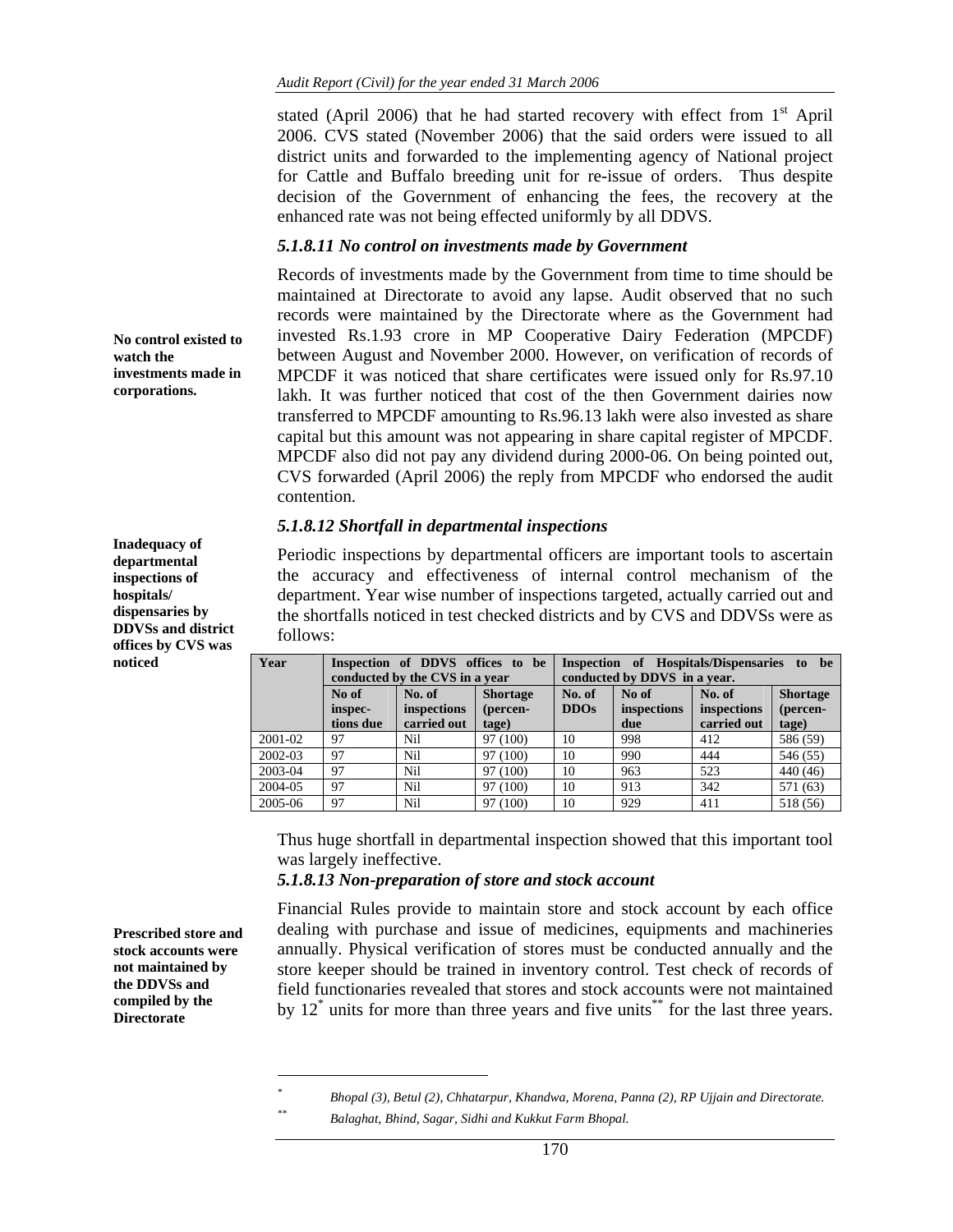Physical verification of stores was also not conducted in  $8<sup>4</sup>$  units and Directorate out of 23 test checked units for the last three years. DDVSs stated (April to October 2006) that the maintenance of store and stock account and physical verification of stores was in progress.

### *5.1.8.14 Use of prohibited/non-tested medicines*

As per provisions of drugs and cosmetics Act, 1940 batchwise sample of medicines purchased were required to be got tested at laboratory before use. Audit scrutiny revealed that medicines worth Rs. 12.59 crore provided during 2001-06 were being used without sample testing. CVS stated (October 2006) that the directions for testing of medicines before use were being issued to district officers.

CVS had prohibited (October 2004) use of Diclofenac, an allopathic drug. Despite the prohibition it was observed that the JDVS and DDVS continued procurement of the drug during October 2004 to March 2006 amounting to Rs. 4.84 lakh as shown in **Appendix 5.2**. These medicines were also found utilised during this period.

## *5.1.8.15 Irregular purchase of veterinary kit*

Store purchase rules provide that purchases should be made in most economic manner by calling State level tenders by giving wide publicity through State level news papers and the items which are reserved must be purchased through MPLUN. Test check of records revealed that instead of calling tenders, Directorate called (20 November 2003) quotations from four specific Delhi based firms for purchase of veterinary kits. Before making purchase administrative approval of competent authority was not obtained and the items reserved to be purchased from MPLUN, were not purchased from MPLUN. Samples of items are normally called for alongwith tender for checking quality of product, but these were ordered to be supplied at the time of issuing purchase orders, which shows that quotations were finalised without verification of quality. Deputy Director (Hqrs.) was also not competent to issue purchase orders worth Rs. 45.38 lakh without approval from CVS and Government.

CVS admitted (March 2006) the above omissions and stated that purchase orders issued by the then Deputy Director (Headquarters) had been cancelled (November 2004) and the suppliers were asked to lift the kits. But the supplier had not lifted the kits as of November 2006 and had filed a suite in the court of law for making early payment.

## **5.1.9 Weaknesses in system of Internal Audit**

A separate Internal Audit Wing (IAW) was set up in the Directorate under the supervision of JDVS for which posts of one Accounts officer, seven auditors, seven sub auditors and two assistant grade III were sanctioned. Against which one Accounts Officer, three auditors, two sub auditors and two assistant grade III remained posted in the IAW during 2001-05 and only one Sub Auditor was

**Shortage of staff in internal audit wing.** 

> $\overline{\phantom{a}}$ *4*

**Medicines were being used without testing as also prohibited drugs were being used by the DDVSs.** 

**Irregular purchase of kits worth Rs. 45.38 lakh.** 

*Directorate, DDVS Betul, VAS KVS Betul, DDVS DI Lab Bhopal, DDVS Chhatarpur, DDVS Khandwa, DDVS Morena, DDVS Panna and VAS KVS Panna.*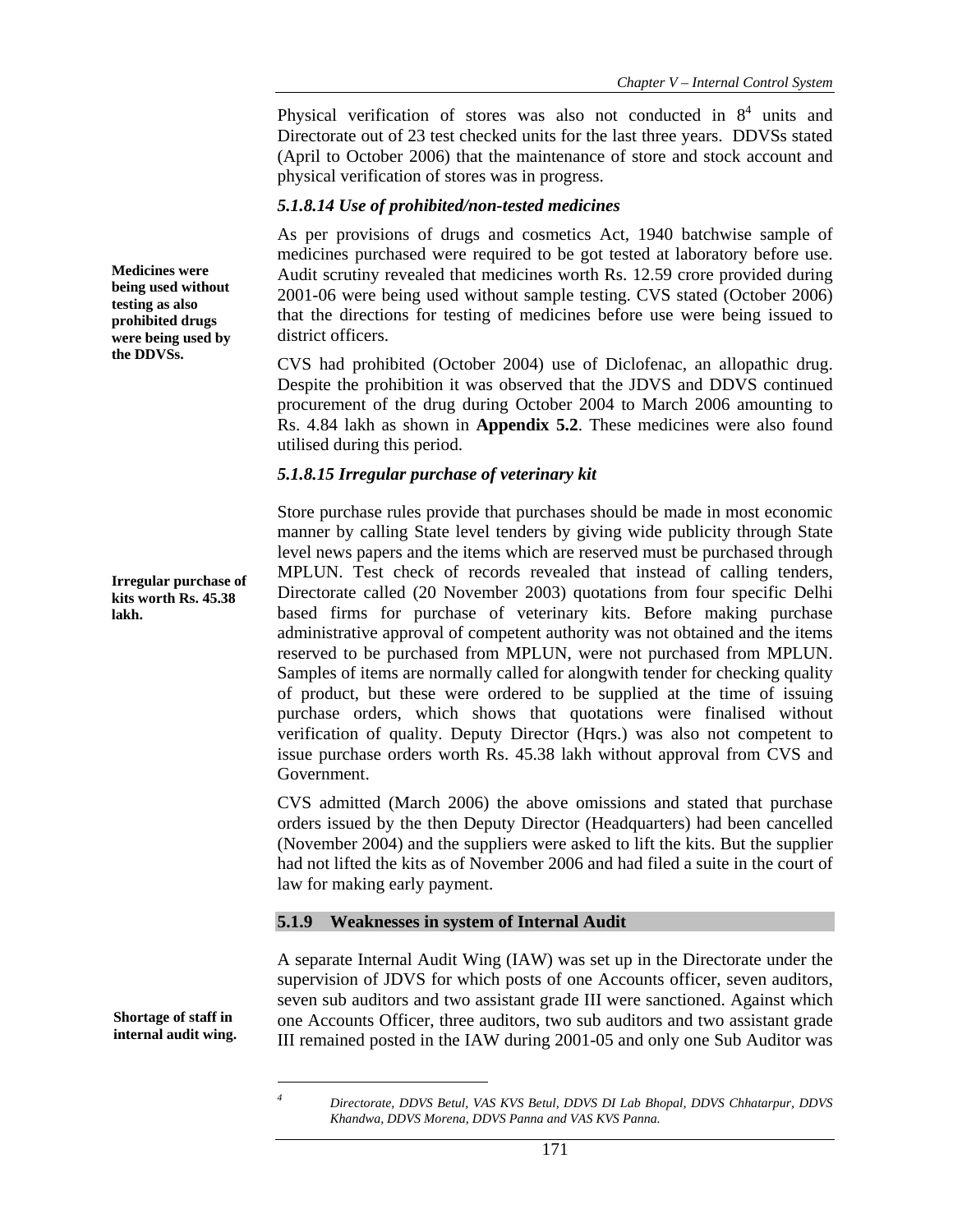available during 2005-06 besides one Accounts officer, three auditors and two assistant grade III. Thus, the shortage of four auditors and five/six sub auditors in IAW adversely affected audit as against the 353 units due, only 45 units could be covered during 2001-06 leaving 308 unaudited. The units also did not furnish first compliance reports of 15 Inspection Reports having 58 paras to the CVS, which led to increase in the pendency of inspection reports.

The planning of IA should be based on risk indicators corroborated through risk analysis considering the expenditure and size of the units. Audit observed that IA of units was being conducted on adhoc basis without observing roster, cycle and fixed periodicity. No auditing guidelines such as basis for selection of units for departmental audit, audit performing identification of key areas for check in audit, detailed duties and responsibilities assigned to each member of the audit team etc were provided for the IAW. **Lack of planing for internal audit of units** 

#### **5.1.10 Vigilance mechanism**

**Thirty departmental enquiry cases were pending with Directorate.** 

**conducting of** 

A departmental enquiry cell was functioning in the Directorate to deal with the departmental enquiry cases. At the beginning of financial year 2005-06, 35 departmental enquiries (DE) were pending, against which five DEs were decided during 2005-06. However, 30 departmental enquiry cases were also pending for compliance at the directorate level. CVS stated (April 2006) that appropriate action was being processed in each case.

### **5.1.11 Conclusion**

The internal control mechanism of the Directorate was weak, the budget estimates were grossly deficient as persistent savings occurred and re-appropriation of funds was made irregularly. System of maintenance of cash book and verification of cash was defective and security deposit from officials handling cash/store was not obtained. Departmental figures were not reconciled with AG (A&E)'s figures. Payment of salaries were delayed up to 27 days. Weekly and monthly arrear reports were not being submitted to CVS. Operation controls were rendered ineffective as *insitu* promotion to AVFOs was made irregularly, substandard cattle feed was being provided to cattle and orders for enhancing AI fees were not implemented by District offices. Further prohibited drug was being provided to animals and medicines were used without testing. CVS never inspected offices of his 97 subordinate DDO. Deficiencies in conducting internal audit ranged from 71 to 100 *per cent*  during 2001-06 which defeated the object of establishment of internal audit system.

### **5.1.12 Recommendations**

- $\triangleright$  In order to ensure timely and accurate preparation of budget estimate inputs of subordinates units should be obtained well in time and provision of vacant posts should not be made. In this respect copies of budget manual should immediately be made available to subordinate units.
- $\triangleright$  In light of the fact that instructions pertaining to maintenance of cash book and verification of cash book are not being adhered to by the